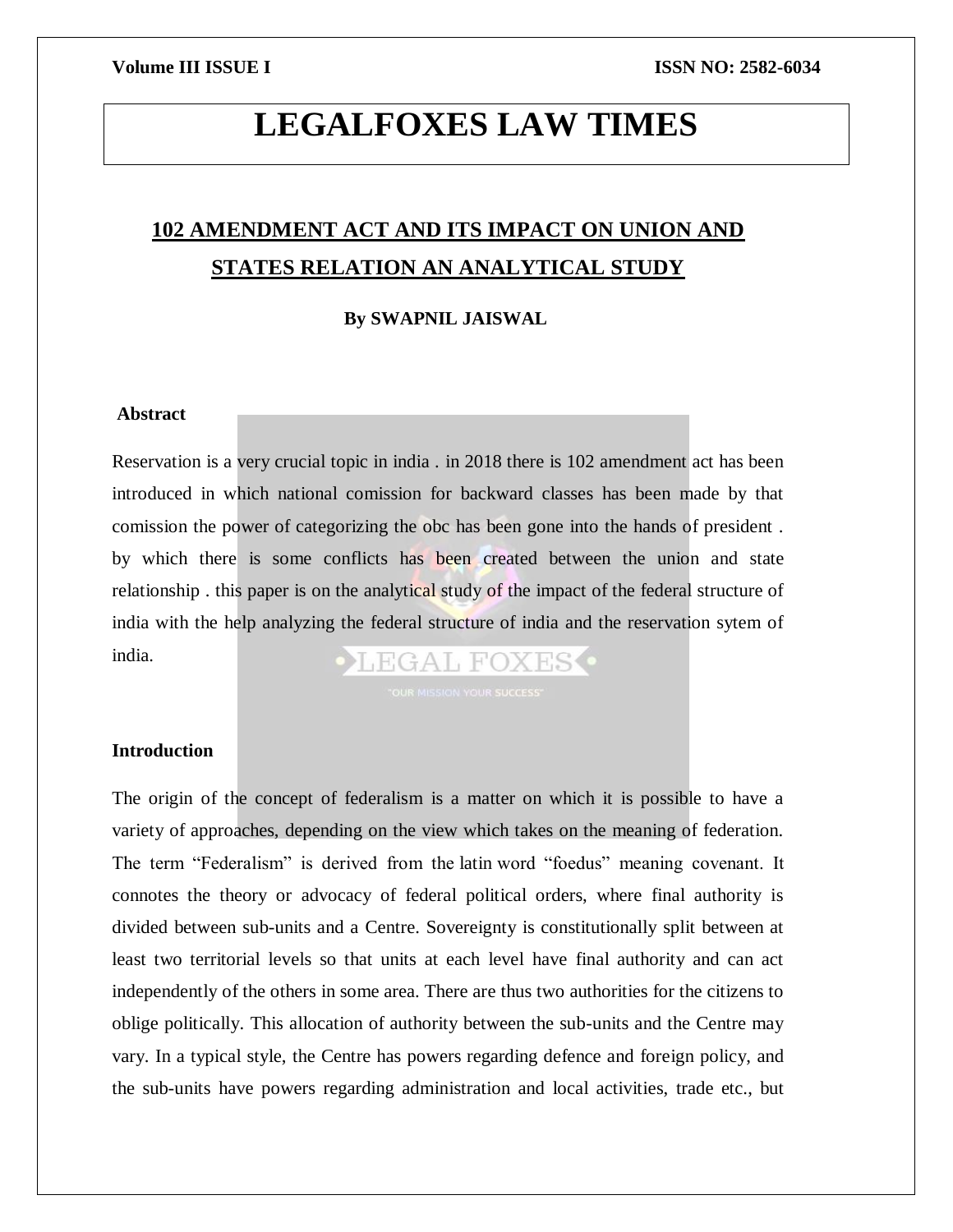sub-units may alsp have international roles. The sub-units may also participate in central decision-making bodies.

 The concept of written constitutions for governance of a nation is relatively new to human civilization. It may be one of two types - unified or federal. In a unified system of governance, the nation has only one government and it may be divided into provinces. In federal governance, the nation has a central government and it is divided into several states which have local state governments. Thus, an association of several states is call a federal nation and the concept is called federalism. Earlier, a federation was called an empire because of no written constitutions for the federation. The relationship of a state to the empire was governed by relative strength of the state and the empire. At that time, federalism was covered by empiricism, hence the federations were known as empires.

A system of government which has created, by written agreement, a central and national government to which it has distributed specified legislative (law-making) powers, and called the federal government, and regional governments (or sometimes called provinces or states) governments to which is distributed other, specified legislative powers. In Constitutional Law of Canada, author Peter Hogg wrote.

GAL FOXESC "In a federal state, it is common to speak of two 'levels' of government. The metaphor is apt in that the power of the central authority extends throughout the country, and is in that sense 'higher' than the power of each regional authority, which is confined to its region. Moreover, in every federation, in the event of inconsistency between a federal law and a provincial or state law, it is the federal or national law which prevails. But to speak of the central authority as a 'higher level' of government must not carry the implication that the regional authorities are legally subordinate to the center; on the contrary, they are coordinate or equal in status with the center."

 In the words of Dicey, "A federal State is a political contrivance intended to reconcile national unity and power with the maintenance of "State rights". The end aimed at fixing the essential character of federalism. For the method by which Federalism attempts to reconcile the apparently inconsistent claims of national sovereignty are elaborately divided between the common or national Government and also the separate States. the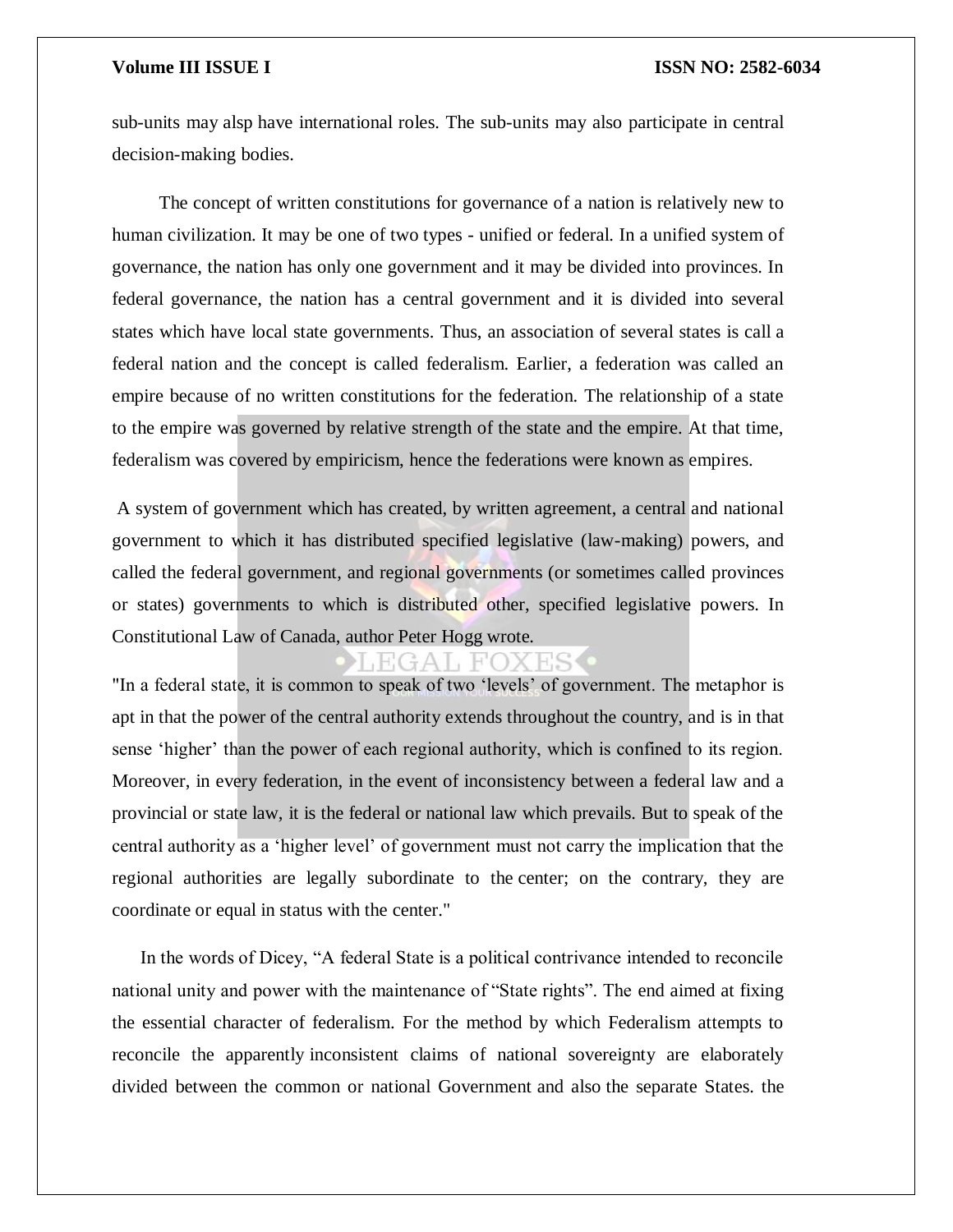small print of this division very under every different federal Constitution, but the final principle on which it rests is clear. Whatever concerns the state as a whole should be placed under the control of national Government. All matters which don't seem to be primarily of common interest should remain within the hands of the several States.

Federalism could be a national Constitution for a body of States which desire union and don't desire unity. A federal State has also been described as a"political contrivance intended to reconcile national unity and power with maintenance of State rights". The essence of a federation is that the existence of a Union and its States and therefore the division of power between the Union and also the States and it's immaterial whether the bond ofthe Union is weak or strong Federalism features a double set of Governments, each independent in its own sphere.

K.C. Where defines central as a corporation of States, which has been formed sure general purposes, but within which the member States retain an outsized measure of their original autonomy. A federal administration exists when the powers of the govt for a population are divided considerably in line with a principle that there's a solitary independent authority for the complete area in respect of some matters and there are independent regional authorities for other matters, each set of authorities being coordinate to and subordinate to the others within its individual sphere. in line with him, for the existence of a federal principle,it is important that the facility of governance is split between co- ordinate and independent authorities.

The traditional understanding of federalism is reflected in other writings as well. Robert Garran holds that it's "a style of Government within which sovereignty or political power is split between the Central and native boundary line Changes in India Governments, so each of them within its own sphere is independent of the other.

Political federalism may be a political philosophy during which a bunch or body of members are bound along with a governing representative head. The term federalism is additionally wont to describe a system of state during which sovereignty is Constitutionally divided between a central governing authority and constituent political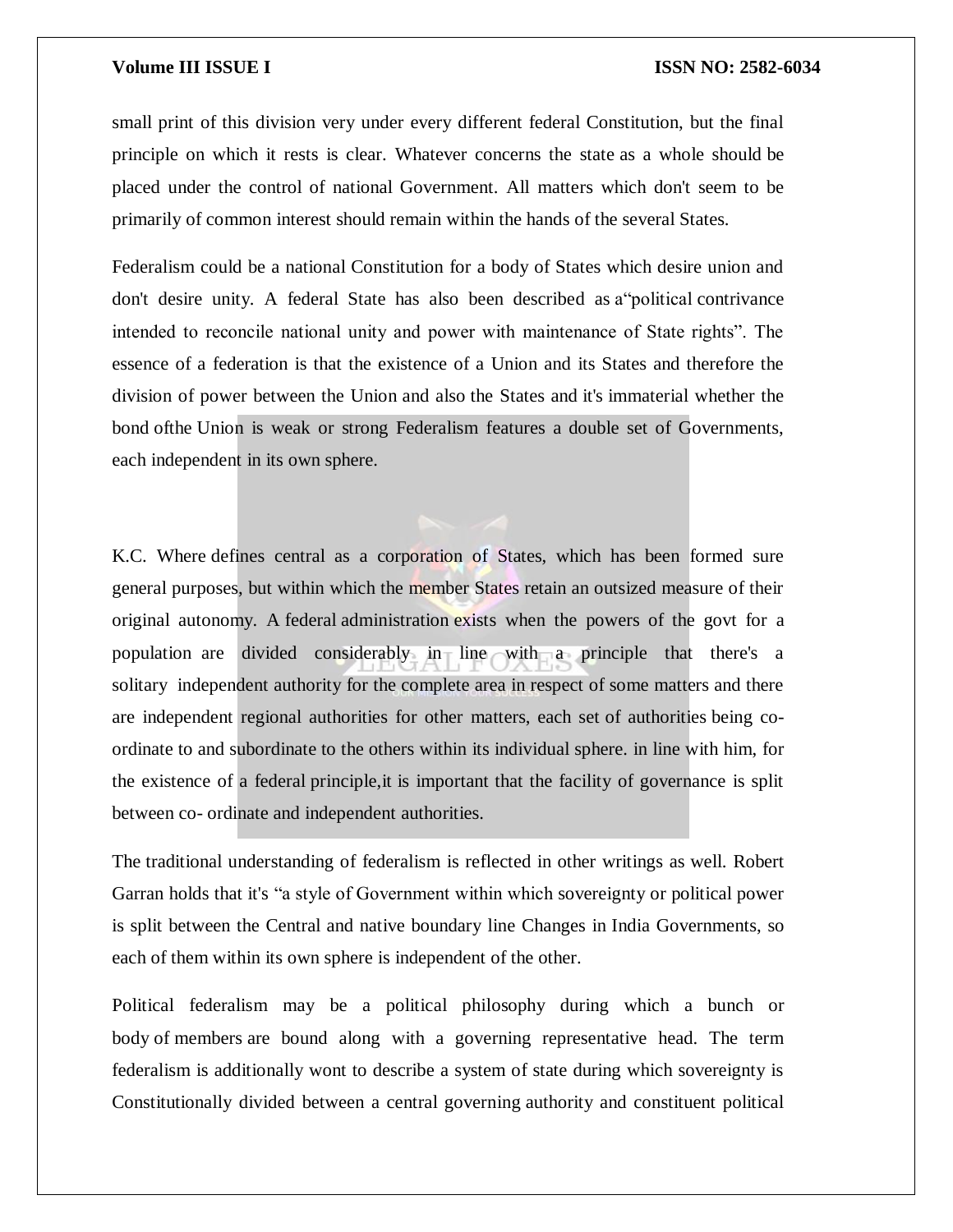units (like States or provinces), Federalism may be called because the system during which the facility to manipulate is shared between the national  $\&$  State Governments, creating what's often called a federation. Proponents are often called federalists.

Federalism helps enshrine the principle of due process of law, limiting arbitrary action by the State. First, federalism can limit Government power to infringe rights, since it creates the likelihood that a legislature wishing to limit liberties will lack the Constitutional power, while the extent of state that possesses the ability lacks the need. Second, the legalistic decision making processes of federal systems limit the speed with which Governments can act. The argument that federalism helps to secure democracy and human rights has been influenced by the contemporary public choice theory. it's been argued that in smaller political units, individuals can participate more directly than in a very monolithic unitary Government. Moreover, individuals dissatisfied with conditions in one State have the choice of moving to a different. Of course, this argument assumes that a freedom of movement between States is necessarily secured by a federal System

'Federalism' is one of those good echo words that evoke a positive response towards many concepts as democracy, progress, Constitution, etc. The term has been seen to be applied to several successful combinations of unity with diversity, pluralism and cooperation within and among nations. When we elaborate upon the essential feature of federalism that the specialists within the field offer, it's noted that all of them seem to contain the subsequent basis points:

 • First, in an exceedingly federation the political authority is territorially divided between two autonomous sets of separate jurisdictions, one national and other provincial, which both operate directly from the people.

 • Second, the existence of one, indivisible but yet composite federal nation is simultaneously asserted.

The term federalism is additionally accustomed describe a system of state in which sovereignty is constitutionally divided between a central governing authority and constituent political units (like States or provinces). Federalism is that the system within which the facility to manipulate is shared between the national  $\&$  State Governments,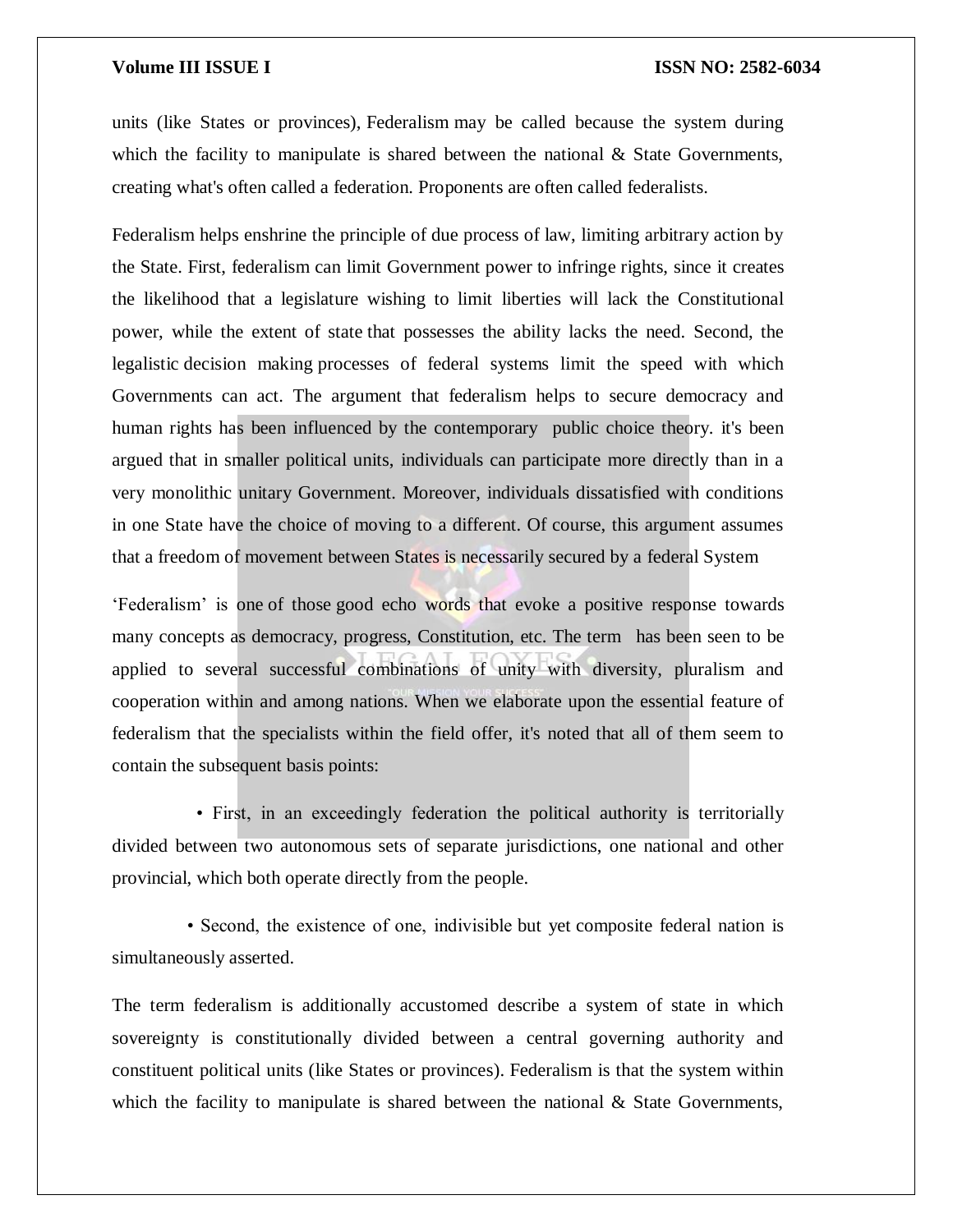creating what's often called a federation. Federations here means to involve territorial divisions of authority, typically entrenched within the Constitution which neither a subunit nor the Centre can alter unilaterally. as compared, decentralized authority in unitary States can be revoked by the central legislative authority at will. Such entrenchments notwithstanding, some centralization often occurs as a result of the Constitutional interpretations by a federal level Court accountable of settling conflicts regarding the scopes of ultimate legislative and/or judicial authority.

### **ANALYTICAL STUDY OF 102 AMENDMENT ACT**

The Supreme Court, in May 2021, held that the 102nd Amendment Act of 2018 removed the facility of the states to spot socially and educationally backward classes under their territory for grant of quota in jobs and admissions. Constitution (One Hundred and Second) Amendment Act, 2018 The 102nd Amendment Act received the presidential assent and came into effect in August 2018.

### LEGAL FOXES

The amendment inserted Articles 338B and 342A into the Indian Constitution. Article 338B deals with the structure, duties and powers of the National Commission for Backward Classes (NCBC). Article 342A deals with the facility of the President of India to notify a selected caste as a Socially and Educationally Backward Class (SEBC) and therefore the power of the Parliament to vary the list. The amendment also brings about changes in Article 366.

This amendment gave the NCBC a constitutional status. The Commission was originally founded in 1993. Article 338B The 102nd Amendment inserted Article 338B into the Constitution.

The NCBC thus received a constitutional status after this amendment was passed.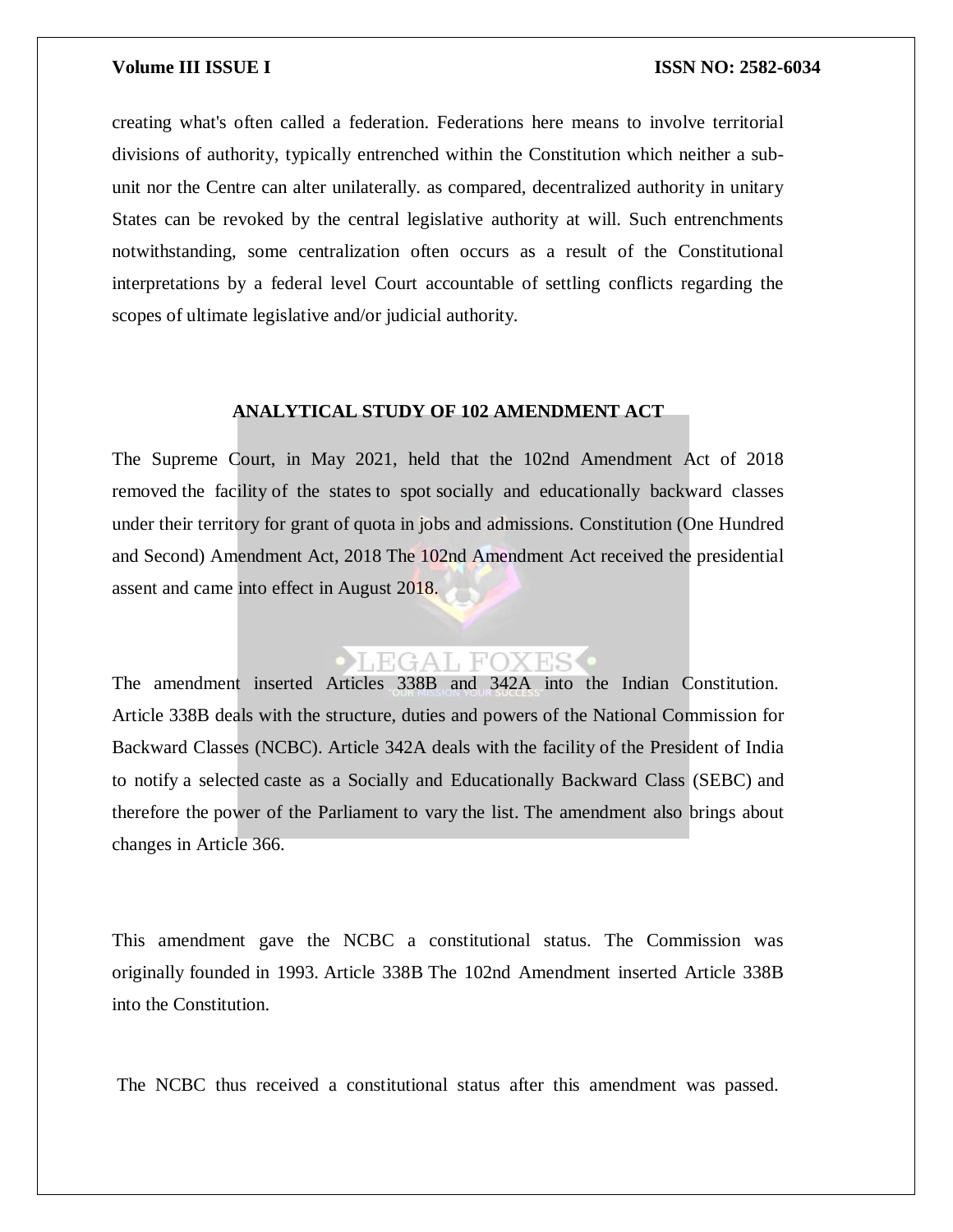As per the article, the commission shall carries with it the subsequent members who would be appointed by the President: Chairperson Vice-chairperson Three other members

The article provides the duties of the commission as given below: Investigating and monitoring matters associated with the safeguards provided for the socially and educationally backward classes under the Indian Constitution or under the other law or order of the govt. and assessing the working of such safeguards. Inquiring into specific complaints regarding the deprivation of rights and safeguards of the socially & educationally backward classes. Participating and advising on the socio-economic development of the socially and educationally backward classes and appraising the progress of their development. Presenting to the President annually or whenever required reports about the working of these safeguards.

Making recommendations of measures that ought to be taken by the central or state governments for the effective implementation of the safeguards and other measures for the protection, welfare and socio-economic development of the socially and educationally ∄A I⊥F'O. backward classes.

Discharging the other functions with regards to the protection, welfare and development and advancement of the socially and educationally backward classes as decided by the Parliament.

The article also gives the Commission all the powers of a civil court while enquiring into specific complaints regarding the deprivation of rights and safeguards of the socially  $\&$ educationally backward classes. Article 342A Article 342A, which was inserted into the Constitution of India through the 102nd Amendment, empowers the President to specify the socially and educationally backward classes with relevance a state or union territory.

A Supreme Court Constitution Bench by a 3:2 verdict ruled that the 102nd Amendment did remove the ability of the states to spot socially and educationally backward classes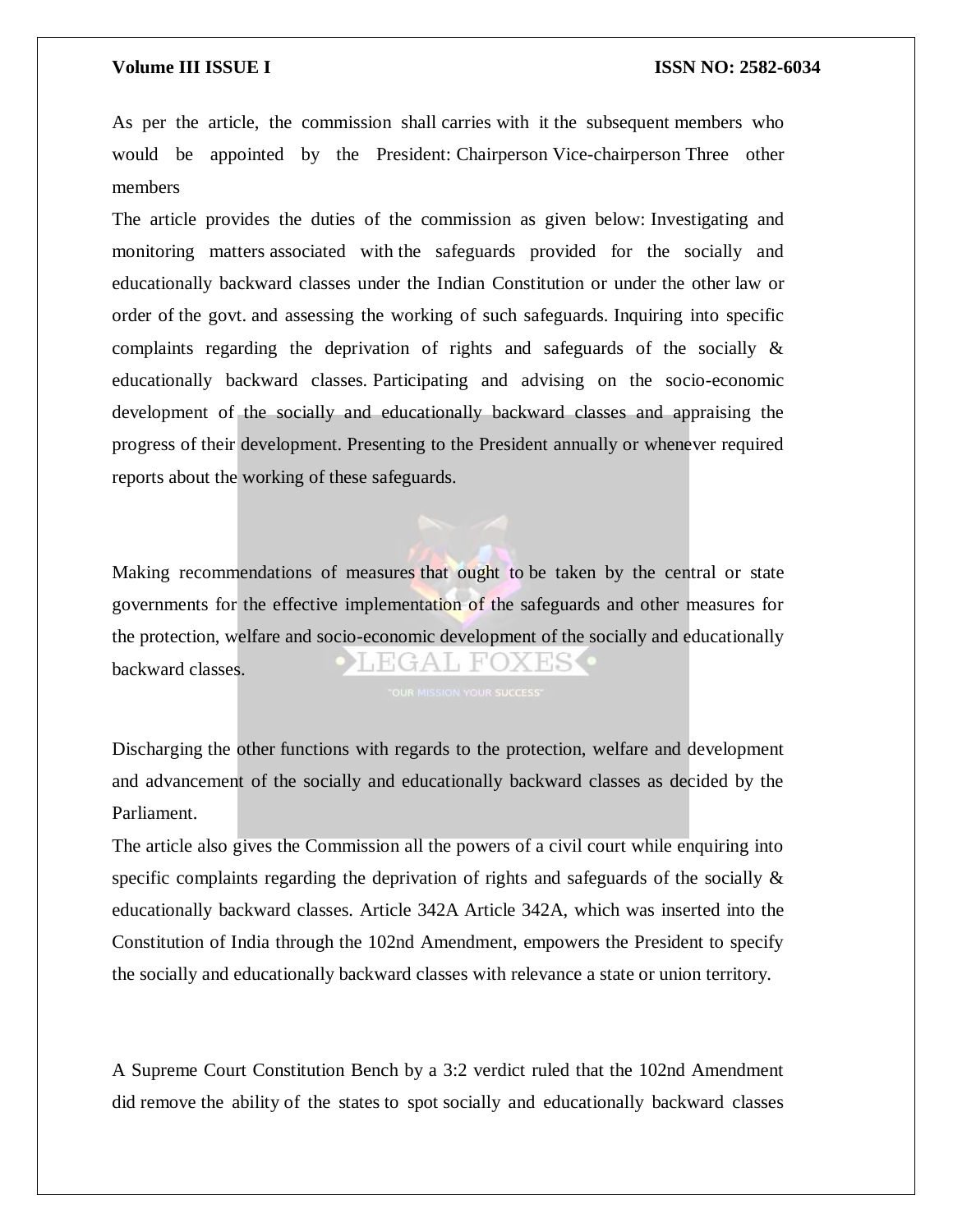under their territory for providing reservations in admissions and employment. in line with the judgement, only the President has the ability to notify a selected caste as SEBC. The states had lost their power to spot backward classes under their territory after the 102nd Amendment.

The majority judgement read, "By introduction of Articles 366 (26C) and 342A through the 102nd Constitution, the President alone, to the exclusion of all other authorities, is empowered to spot SEBCs and include them in a very list to be published under Article 342A (1), which shall be deemed to incorporate SEBCs in reference to each state and union territory for the needs of the Constitution." The states can only make suggestions to the President or the NCBC for removing, adding or modifying the list of backward classes. But the ability of the states to create reservations in favors of the communities, decide the quantum and sort of reservations, and also the nature of advantages, (that is, aside from identifying the communities/castes) remains intact.

The judgement also held the 102nd Amendment to be valid which it failed to affect the federal nature of Indian polity and also didn't adversely affect the fundamental structure of the Constitution.

### **102 Amendment Act and Its Impact on State and Union Relations**

The Supreme Court, by a majority 3:2, held the 102nd Constitutional amendment, which also led to putting in place of National Commission for Backward Classes (NCBC), took away states' power to spot socially and educationally backward classes under their territory for grant of quota in jobs and admissions. The 102nd Constitution amendment Act of 2018 inserted Articles 338B, which deals with the structure, duties and powers of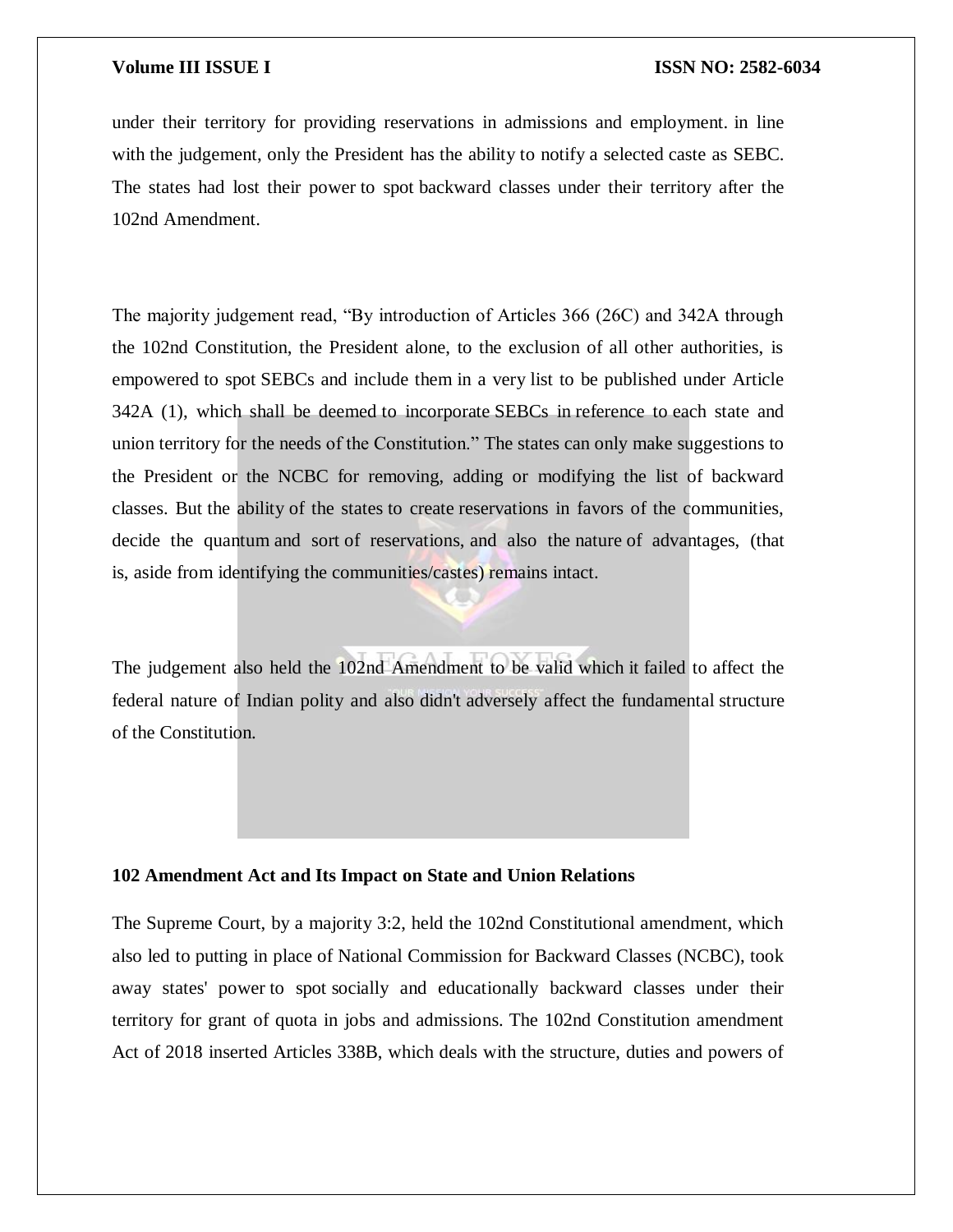the NCBC, and 342A which deals with power of the President to notify a specific caste as SEBC and power of Parliament to alter the list.

A five-judge Constitution bench headed by Justice Ashok Bhushan, in their four separate verdicts, however, was unanimous on other key issues like the Maratha quota law was invalid and also the 1992 Mandal judgement, capping total reservation to 50 per cent, failed to need a relook or relation to larger bench.

While Justice Bhushan wrote 412-page long verdict for himself and Justice Nazeer and was in minority on the purpose whether the 102 Constitutional amendment takes away the correct of states to spot SEBC.

Justice S Ravindra Bhat wrote 132-page long verdict and Justices L Nageswara Rao and Hemant Gupta, in their separate judgements, concurred with Justice Bhat and his reasoning in holding that states have lost their power to spot SEBC under their territory after 102nd Constitutional amendment.  $AL$  FOXES

Writing the bulk judgement on this aspect, Justice Bhat, said, "By introduction of Articles 366 (26C) and 342A through the 102nd Constitution, the President alone, to the exclusion of all other authorities, is empowered to spot SEBCs and include them during a list to be published under Article 342A (1), which shall be deemed to incorporate SEBCs in relevance each state and union territory for the needs of the Constitution. "

The states can, through their existing mechanisms, or maybe statutory commissions, can only make suggestions to the President or the Commission, for "inclusion, exclusion or modification of castes or communities" within the SEBC list, Justice Bhat said.

"The states' power to form reservations, in favors of particular communities or castes, the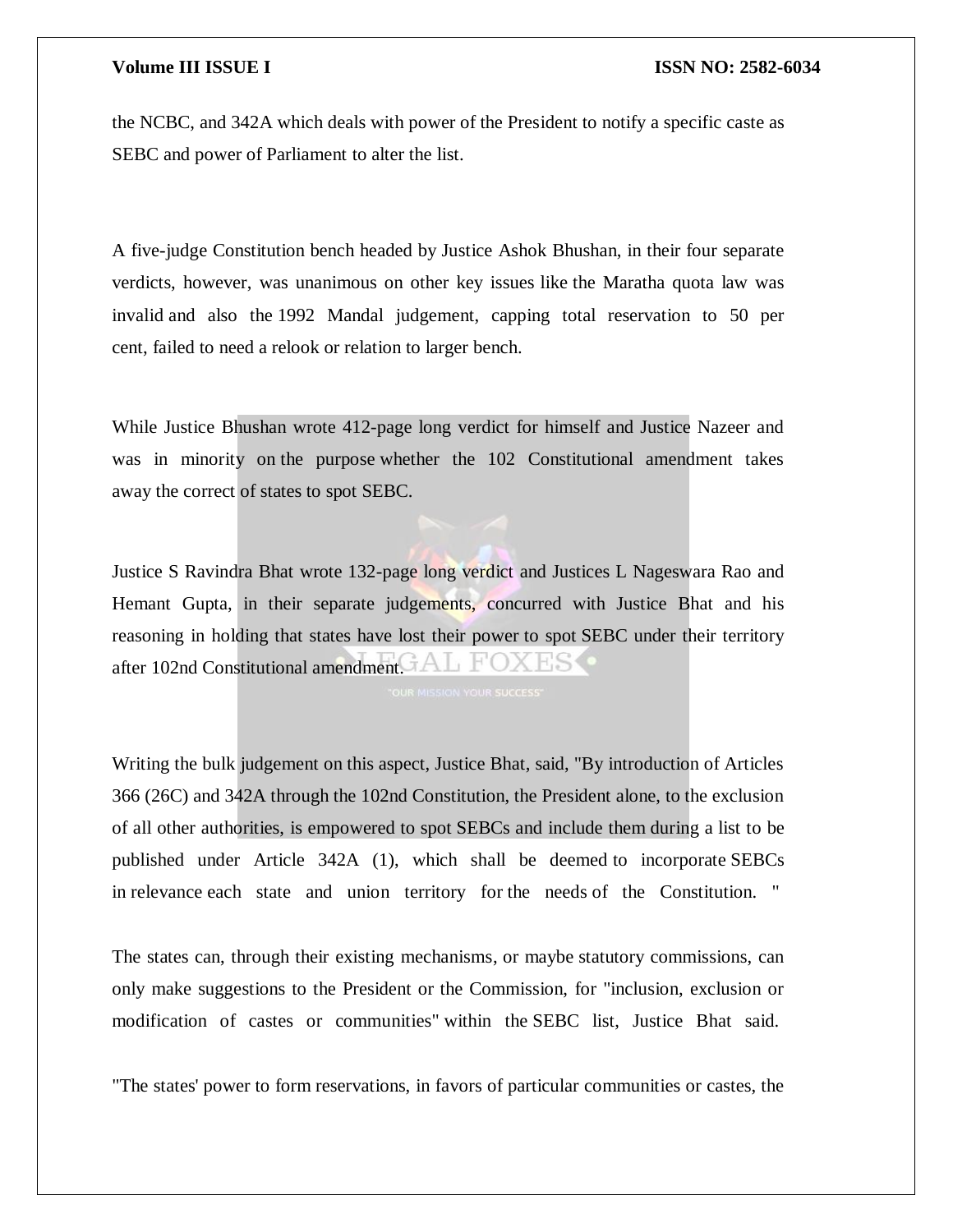quantum of reservations, the character of advantages and therefore the reasonably reservations, and every one other matters falling within the ambit of Articles 15 and 16 – except with relation to identification of SEBCs, remains undisturbed," the judgement, endorsed by two other judges, said.

All the five judges of the bench, however, held the 102 Constitutional amendment as valid and it didn't affect the federal polity and failed to violate the fundamental structure of the Constitution.

"Article 342A of the Constitution by denuding States' power to legislate or classify in respect of ''any backward class of citizens'' doesn't affect or damage the federal polity and doesn't violate the essential structure of the Constitution of India," Justice Bhat said.

All judges also concurred on aspects like the India Shawnee judgement, also referred to as the Mandal verdict, didn't require to be mentioned a bigger bench.

They also concurred on the difficulty that "the Maharashtra State Reservation (of seats for admission in educational institutions within the State and for appointments within the public services and posts under the State) for Socially and Educationally Backward Classes (SEBC) Act granting 12 and 13 per cent reservation for Maratha community additionally to 50 per cent social reservation isn't covered by exceptional circumstances as contemplated in Mandal judgement."

"The government, on the strength of the Maharashtra State Backward Commission Report chaired by M C Gaikwad has not made out a case of existence of extraordinary situation and exceptional circumstances within the state to fall within the exception carved enter India Shawnee judgement," Justice Bhat said.

All judgements said the appointments made in government jobs and admissions in post graduate courts after the Bombay court verdict of 2019 upholding Maratha quota and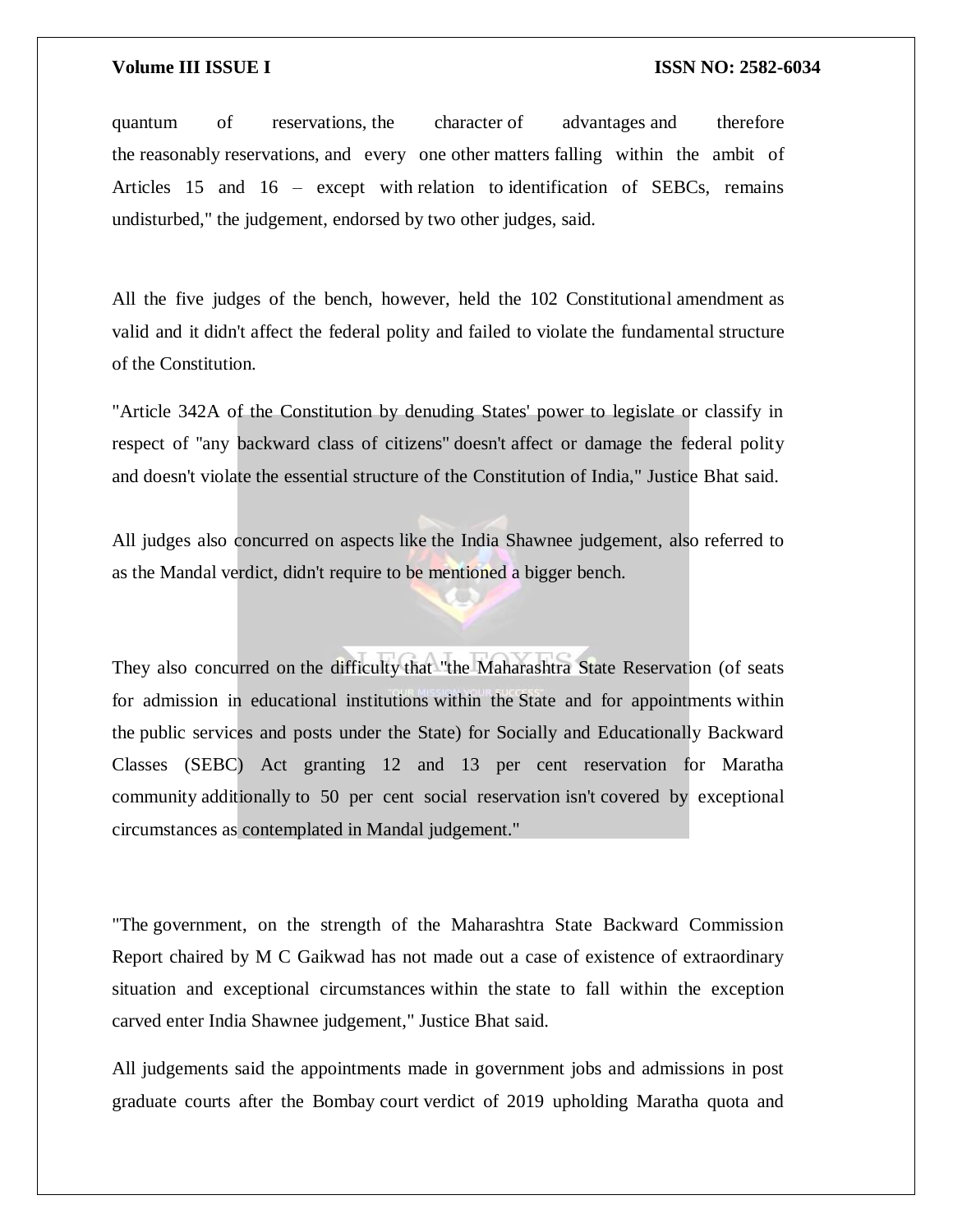September 9, 2020 order of the highest court staying the implementation of quota won't be affected.

The judgement came on a batch of pleas challenging the Bombay supreme court verdict which had upheld the grant of reservation to Marathas in admissions and government jobs within the state.

### **Complete Analysis of Reservation System**

Reservation is a system of affirmative action in India that provides historically disadvantaged groups representation in education, employment and politics. Based on provisions in the Indian Constitution, it allows the Indian government to set *reserved quotas or seats*, which lower the qualifications needed in exams, job openings etc. for "socially and educationally backward citizens.

LEGAL FOXES<sup>.</sup>

Reservation is primarily given to any or all 3 groups Scheduled Castes Scheduled Tribes, Other Backward Classes abbreviated as SC, ST, OBC respectively. Originally reservation was only given to SCs and STs but was later extended to OBCs in 1987 after the implementation of the Mandal Commission report. The first are the Scheduled Castes. These communities were variously seen as at the underside or "underneath" the class structure in South Asia, below even the Sudra varna. These castes had heredtary professions like agricultural labourers, manual scavenging, tannery, washing clothes, daily wage workers, fishing and more. They were subjected to the practice of untouchability, which takes the shape of varied social restrictions starting from inability to the touch other castes to inability to use the identical water source or maybe sleep in the identical area. Today many of those castes are landless labourers. The next group are the Scheduled Tribes. The definition of this group varies, but the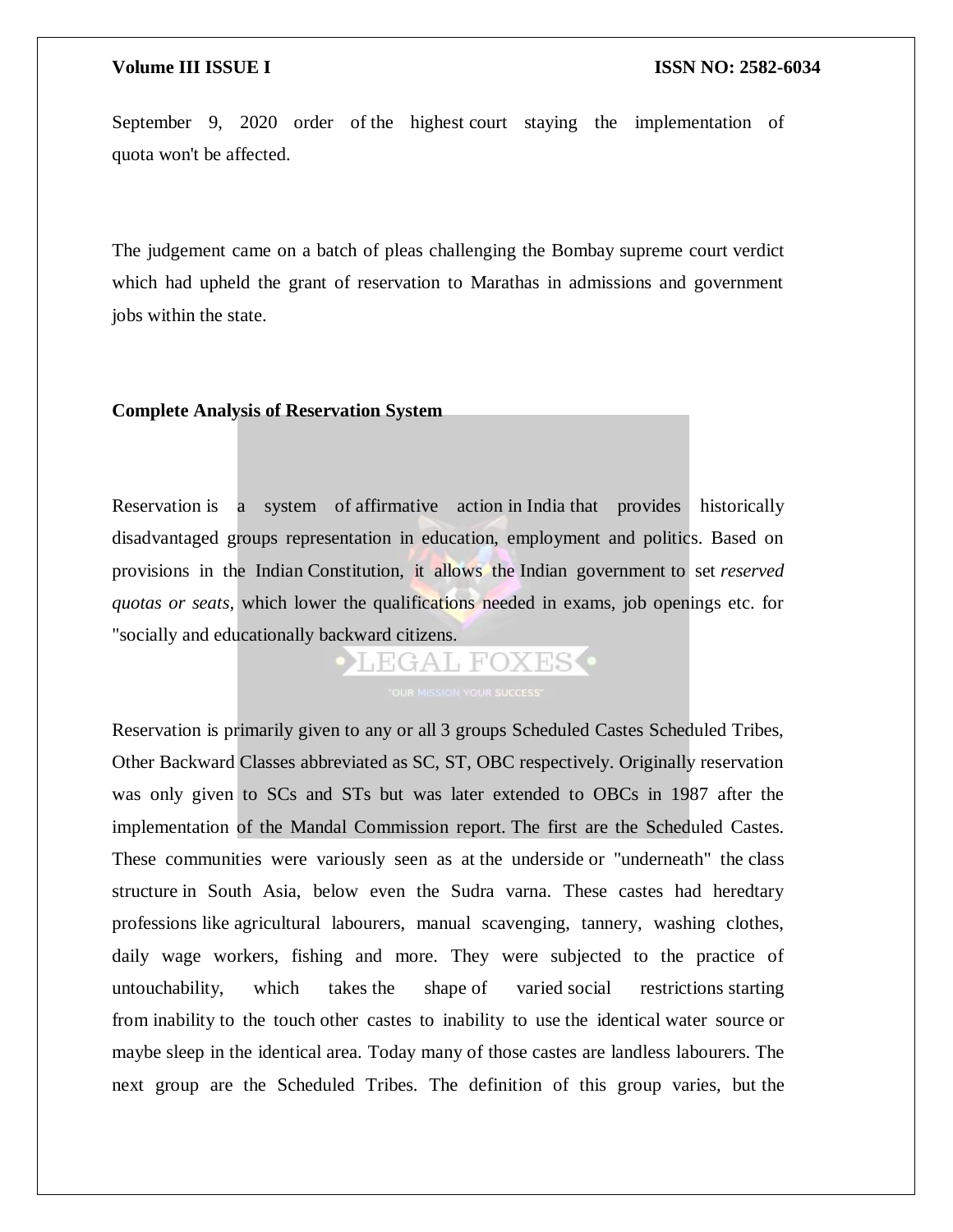standards for a Scheduled Tribe "indications of primitive traits, distinctive culture, geographical isolation, shyness of contact with the community at large, and backwardness." Most of those groups are considered Adivasis, and therefore the original inhabitants while others are nomadic tribes who were notified as "criminal tribes" under British rule. they vary in modes of existence from subsistence agriculturalists who have had interaction between the surface world to hunter-gatherer groups still within the jungles. Many of them frequently had their lands exploited by Brits during the colonial era. However, within the Northeast, many of the tribes are relatively better-off and possess interaction with the surface world. Examples include the Bodo, Gond, Banjara, and Santal. The third main group are the opposite Backward Classes. They weren't originally within the reservation scheme, but during the premiership of Morarji Desai, the Mandal Commission studied all the communities in India to seek out what castes were "backward" compared to the final population. supported 1931 census data, they estimated 52% of India's population belonged to castes that were "backward" because of various socio-economic factors like wealth or traditional occupation. the likelihood for providing reservation to those people was allowed for in Article 15(4) and Article 16(4), which states the govt. can provide reservation to "backward classes." Although the middle maintains its own list of OBC's, comprising over 5,000 castes and subcastes, each state can create their own backward caste list for in-state reservations. Most OBCs were classified originally within the shudra varna and have low ritual status, but being economically deprived. However, there are other castes within the OBC list who, although ritually low, are considered "dominant castes" for numerical strength and in many cases are the enforcers of the caste hierarchy, including some Brahmin groups.

### **Critics of Reservation**

The Preamble of the Indian Constitution declares to secure Justice-Social, Economic and Political among all its citizens. that the constitution not only abolishes discriminations against any citizen on the grounds of faith, race, caste, sex etc., it also attempts to compensate the age-old discriminations and exploitation of the lower strata of the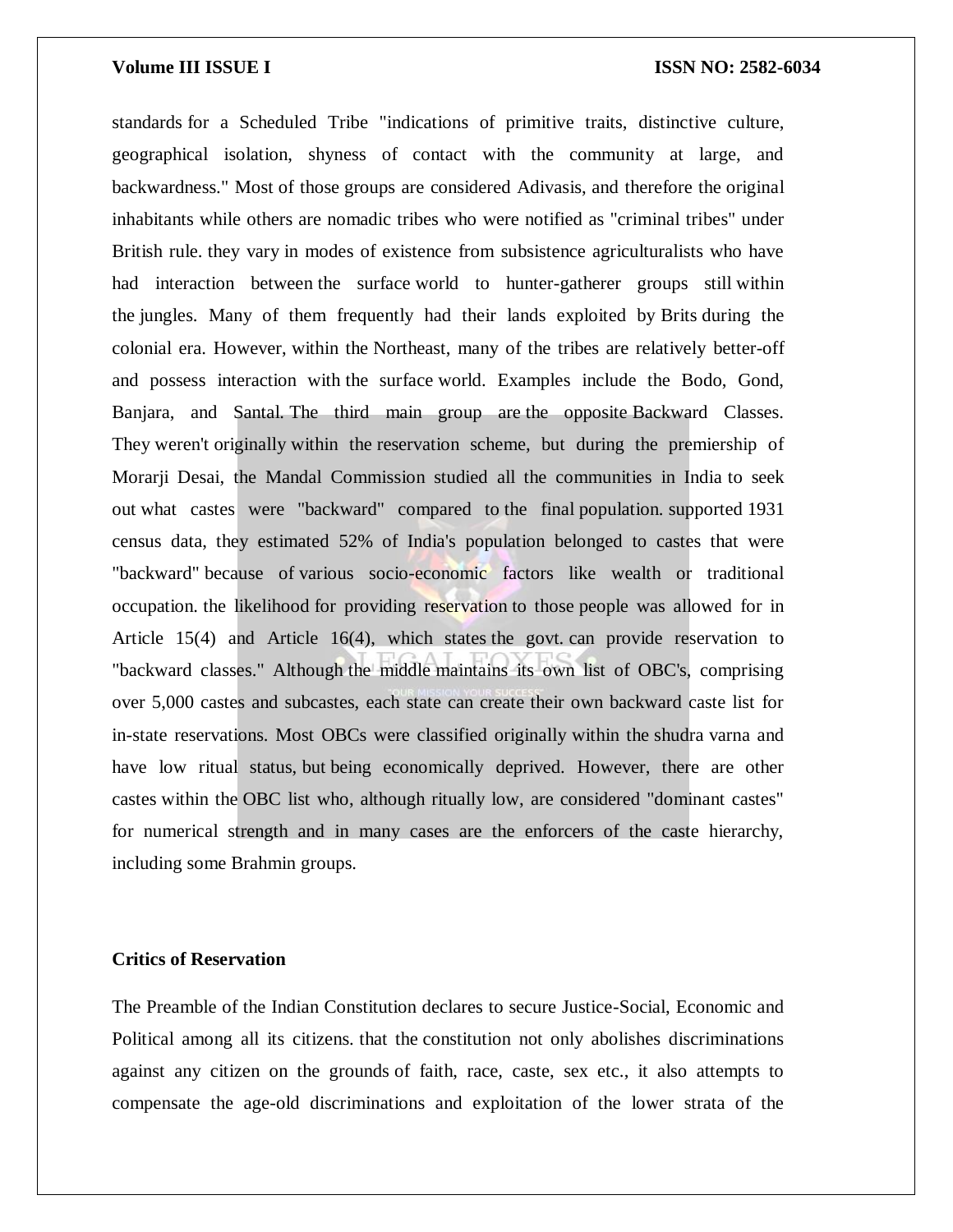society. together with the provisions for equality, it provides for protective discrimination in favors of the weaker sections of the society in a very way of reservation of seats within the legislature and employment in government jobs.

The class structure and also the provision of reservations go together in India. Indian structure could be a caste based hierarchical system. The lower caste people were exploited by the high castes and had suffered the demerits of socio-economic underdevelopment. The aim of reservations is to uplift the weaker sections of the society i.e. Scheduled Castes and Scheduled Tribes at par with the opposite sections. Though it appears as a violation of the principle of equality, yet its justification is sustained by the requirement of a financial aid state.

The Constitution (Art. 46) provides that the state shall promote with special care the tutorial and economic interests of the weaker sections of the people, particularly of Scheduled Castes and also the Scheduled Tribes. the primary Constitutional Amendment Act of 1951 has added clauses 4 to Art. 15 and it provides that nothing shall prevent the state from making any special provision for the advancement of any socially and educationally backward class of citizens or for the SCs and STs. Art. 16(4) further provide that the state may reserve any post or appointment in favors of any backward class of citizens, if in its opinion; they're not adequately represented within the services under the state. But Art 335 lays down that their claim for appointment shall be taken into consideration if it's per the upkeep of efficiency of administration. Art. 338 provides for a Special Commission for the Scheduled Castes and Scheduled Tribes who are appointed by the President. it'll investigate all matters regarding the protection of the interests of SCs and STs and report back to the President. it'll thus, monitor the implementation of the reservation policy and help in removing hindrances within the way of the implementation of this policy.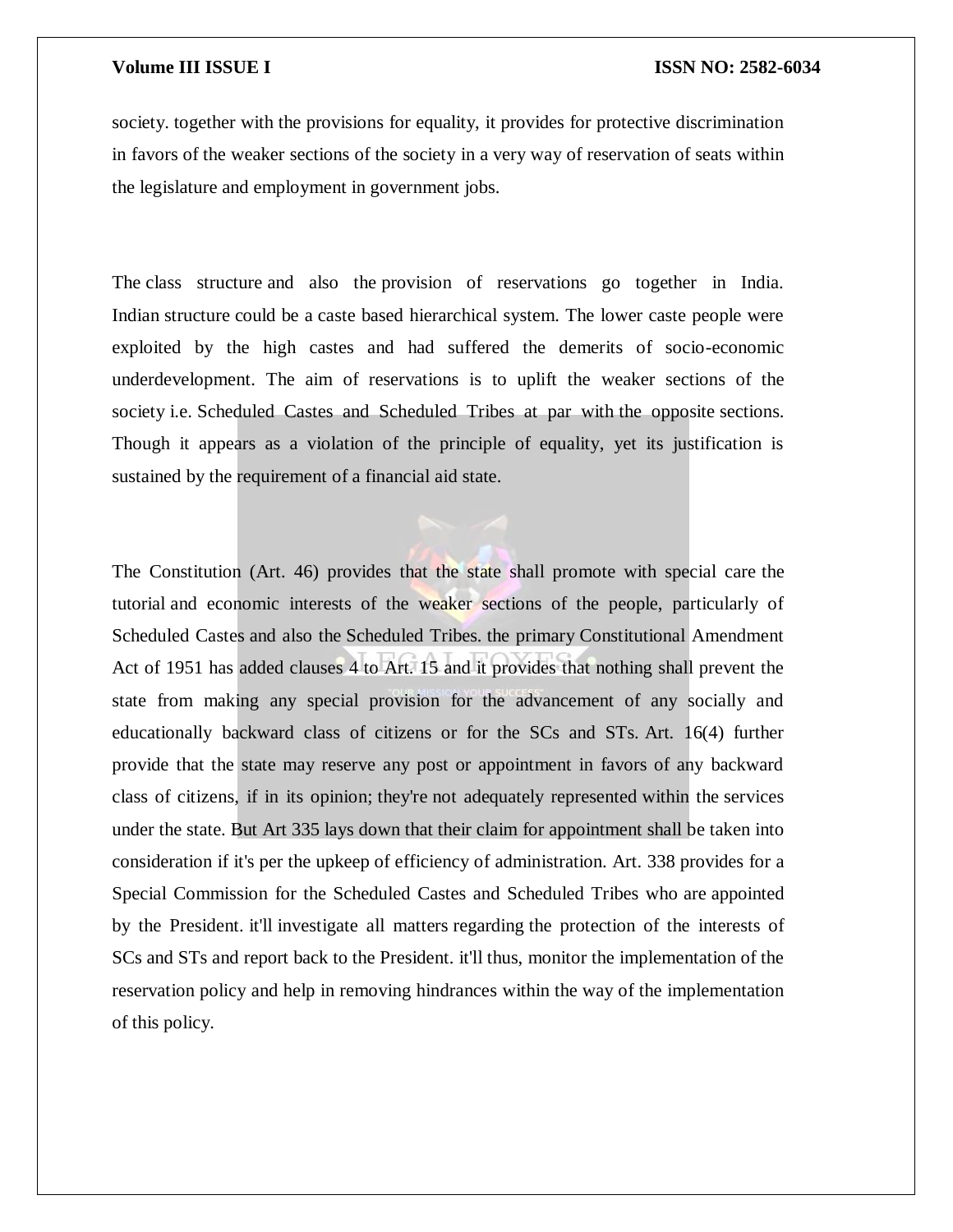Art. 334 as amended by the Forty-fifth Amendment of the Constitution in 1980 provides for the reservation of seats for SCs and STs within the House of the People and within the Legislative Assemblies of the States.

Scheduled Caste: The Constitution has defined the term Scheduled Castes. Art. 366(24) says SCs are such castes, races or tribes or parts of groups within such castes, races or tribes as are deemed under Art. 341 of the Constitution. Art. 341 provide that the President after consultation with the Governor of a State will specify by a public notification the castes who are to be considered as SCs.

But ordinarily the Scheduled Castes are low castes who are treated as untouchables as they belong to the "Sudra" segment of the Hindu society. they can't claim the privileges of the people of upper castes called "Savarna" or what English people rulers wrongly called the "Caste Hindus". The Presidential notification regarding the SCs isn't subject to judicial scrutiny.

# **OLEGAL FOXES**

A person belonging to a Scheduled Caste must be either a Hindu or a Sikh. This privilege isn't available to the Christians, Muslims, Buddhists etc. just in case someone belonging to a SC becomes a Muslim or a Christian, he cannot have the good thing about reservations.

Scheduled Tribe: The term "Scheduled Tribes" has not been defined within the Constitution. Art. 366(25) says that Scheduled Tribes means such tribes or tribal communities as are deemed under Art. 342. This Art empowers the President to notify publicly such tribes or tribal communities.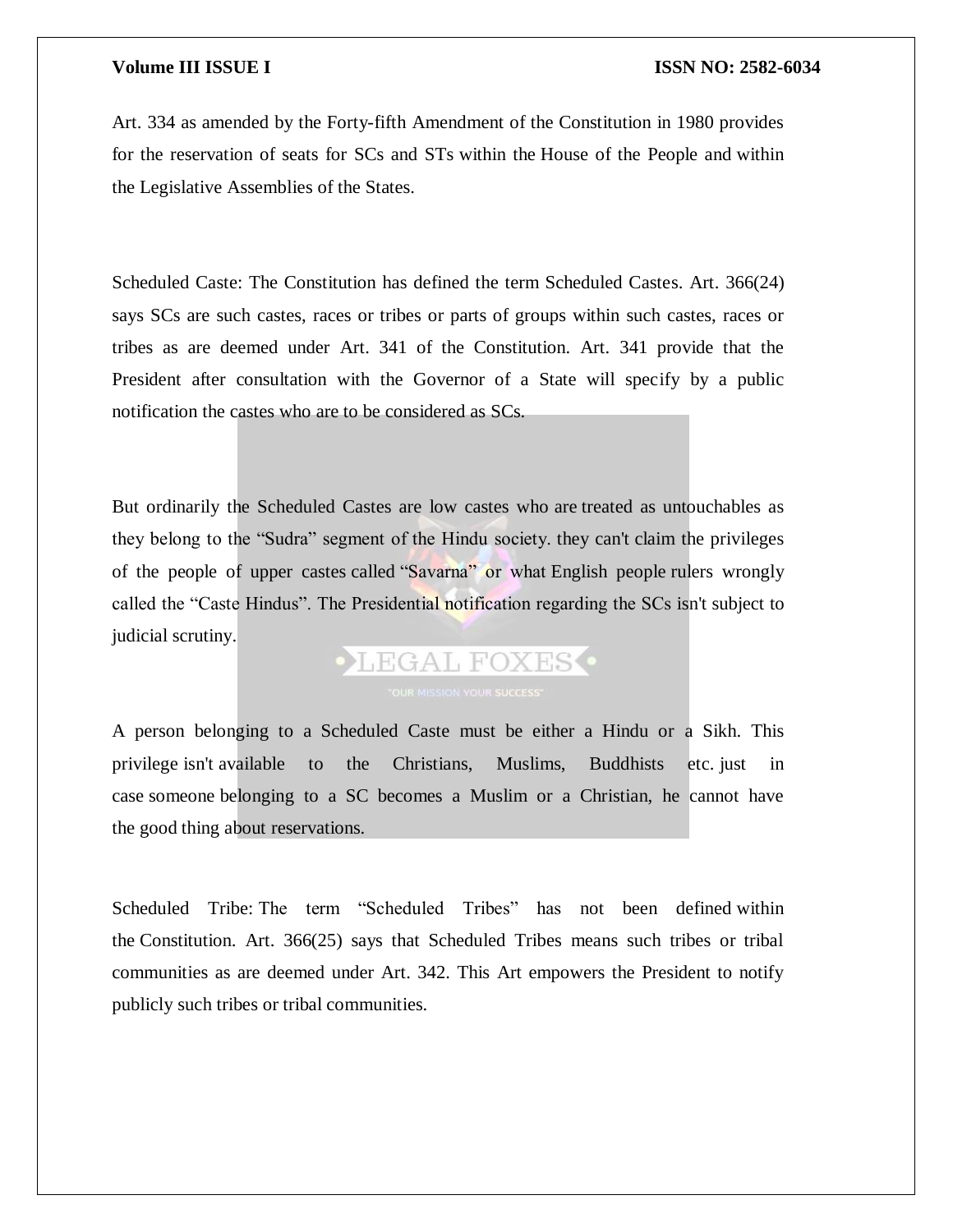The Parliament has the ability to create any alteration within the list of such SCs and STs by means of addition or subtraction of any name. While the SCs lose protected status on conversion to Christianity or Islam, it's not so within the case of STs. Initially, the reservations were to be for a period of 10 years i.e. only up to 1960. However, the amount was repeatedly increased. In October 1999, the 84th Constitutional Amendment Act further enhanced the availability of reservation for 10 years i.e. 2010. It can even get an additional extension in 2010. Backward Class: Since 1994, another beneficiary group called "Other Backward Class" (OBC) has come under the reservation policy. The term "Backward Class" however, has not been defined by the Constitution. Art. 340 provides for the appointment of a Commission to research the conditions of "Socially and Educationally Backward" classes and to suggest measures for the advance of their condition.

In pursuance of this provision, the govt. of India appointed a Backward Classes Commission in 1953 under the chairmanship of Kaka Kale kar rich submitted its report in 1955. But the Commission's report as not unanimous in its recommendations. It related backwardness of a category to its low position within the traditional caste hierarchy of Hindu society, lack of general educational advancement and inadequate representation in Government services and also within the field of trade, commerce and industry. It also treated all women as a backward class.

The Commission identified 2399 backward castes which were deemed eligible for special reservation. because of lack of unanimity, the govt of India failed to implement the report. The Janata Party Government founded the second Backward Classes Commission in 1978 under the chairmanship of Bindheswari Prasad Mandal which submitted its report in 1980.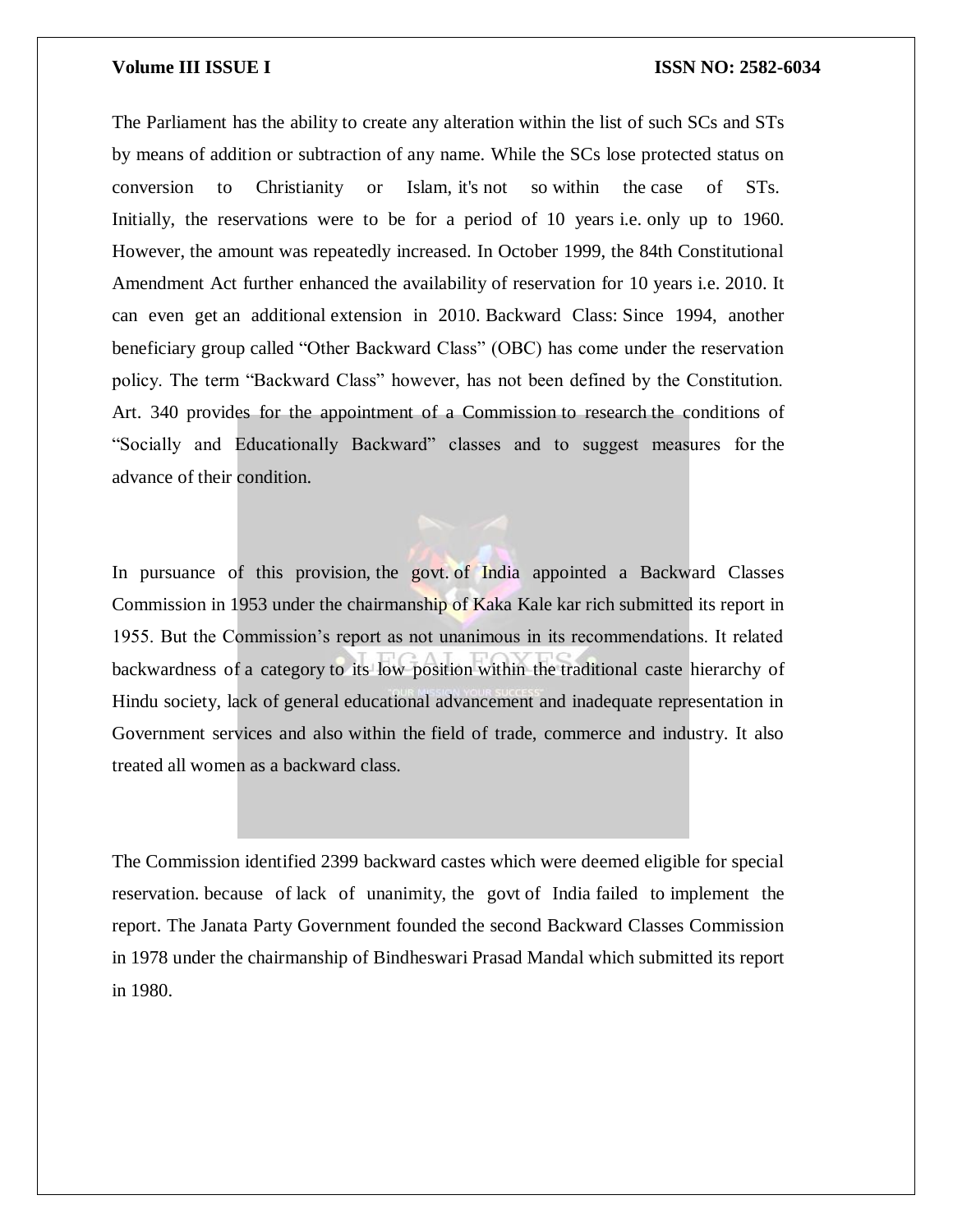This report came to be popularly called the Mandal Commission Report. Along with the caste structure, the Commission laid down some social, economic and academic standards for determining backwardness of the people. The Commission held that all told, there have been 3743 Backward Castes including members of non secular and other communities and it constituted 52% of the entire population.

It also recommended that the members of Backward Castes should get 27% of reservations in respect of the governmental jobs and seats in educational institutions. The Commission also accepted that after a change of faith, the backward classes continued to measure with caste based values and backwardness and will not become free from these. so that they should still get the ability of reservation even after conversion.

The Commission recommended that reservations for OBCs should apply to any or all government institutions, public undertakings, government-aided private institutions, universities and also the colleges under the schools. It also recommended that for implementing the system of reservations, a Backward Class Development Corporation EGAL FOX ES C should be established.

The National Front Government of Prime Minister V.P. Singh accepted the recommendations in 1990 for implementation. But the choice of the govt was challenged before the Supreme Court which stayed the implementation of the order. In 1991 P.V. Narasimha Rao Government decided to produce 10% of reservation for the economically backward people of the high caste. But the Supreme Court held that in no case, the reservation shall be quite 50% and also the good thing about reservation shall not be available in respect of promotions in jobs .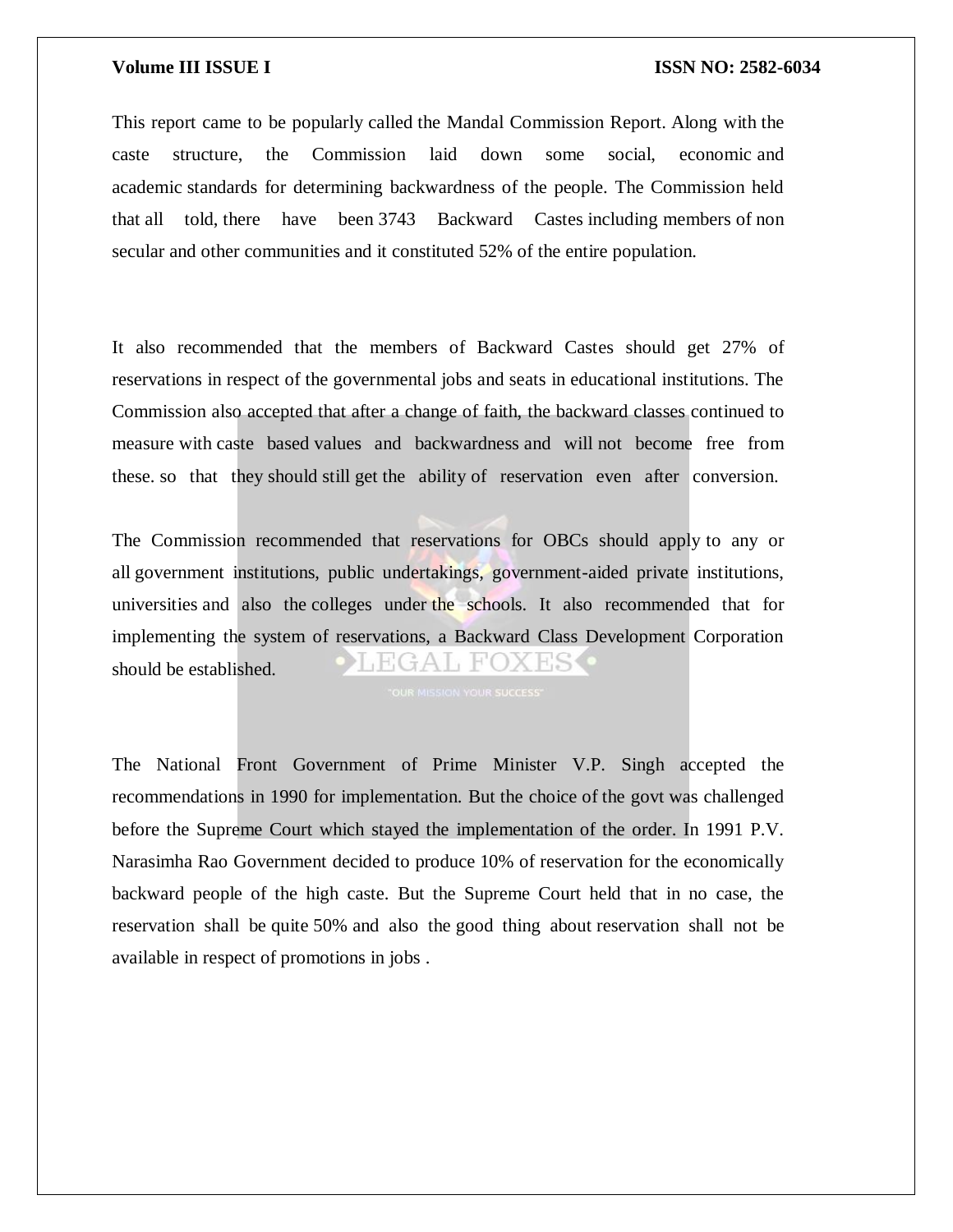The 27% of reservations for the OBCs shall not be available to the socially and economically well developed members of the castes. Thus, the creamy layer of OBCs are deprived from reservation. Reservation facility isn't available to Muslims and Indian Christians who are now demanding additional job reservations for themselves.

### **Conclusion**

Although an oversized population amongst the other backward classes on agricultural and allied sectors, they own only a of total acreage within the village. Most of them are landless laborers and better amongst them are marginal agriculturists.

There is no organization on economic lines far, making their position extremely week within the local economic structure allotment of land in pursuance of the policy of the govt. to the available resources in favours of the weaker section of the also prove the weaker section of the community to be illusory in many forcing them into disputes without making effective support of the authority, position vulnerable and leading to economic ruin frequently.

The higher caste groups shows the sentiments of social more or less the same pattern towards scheduled castes and scheduled tribes in different social situation SCs and STs who constitute 25% of the total population are the masses struggling for his or her survival needs, human rights, social justice. SCs and STs who are relatively unfavorable position in terms of assets, income distribution, urban poor rural artisan's agricultural laborious, small farmers etc. are further marginalized and disadvantaged thanks to increasing inequalities in income resources to access thereto.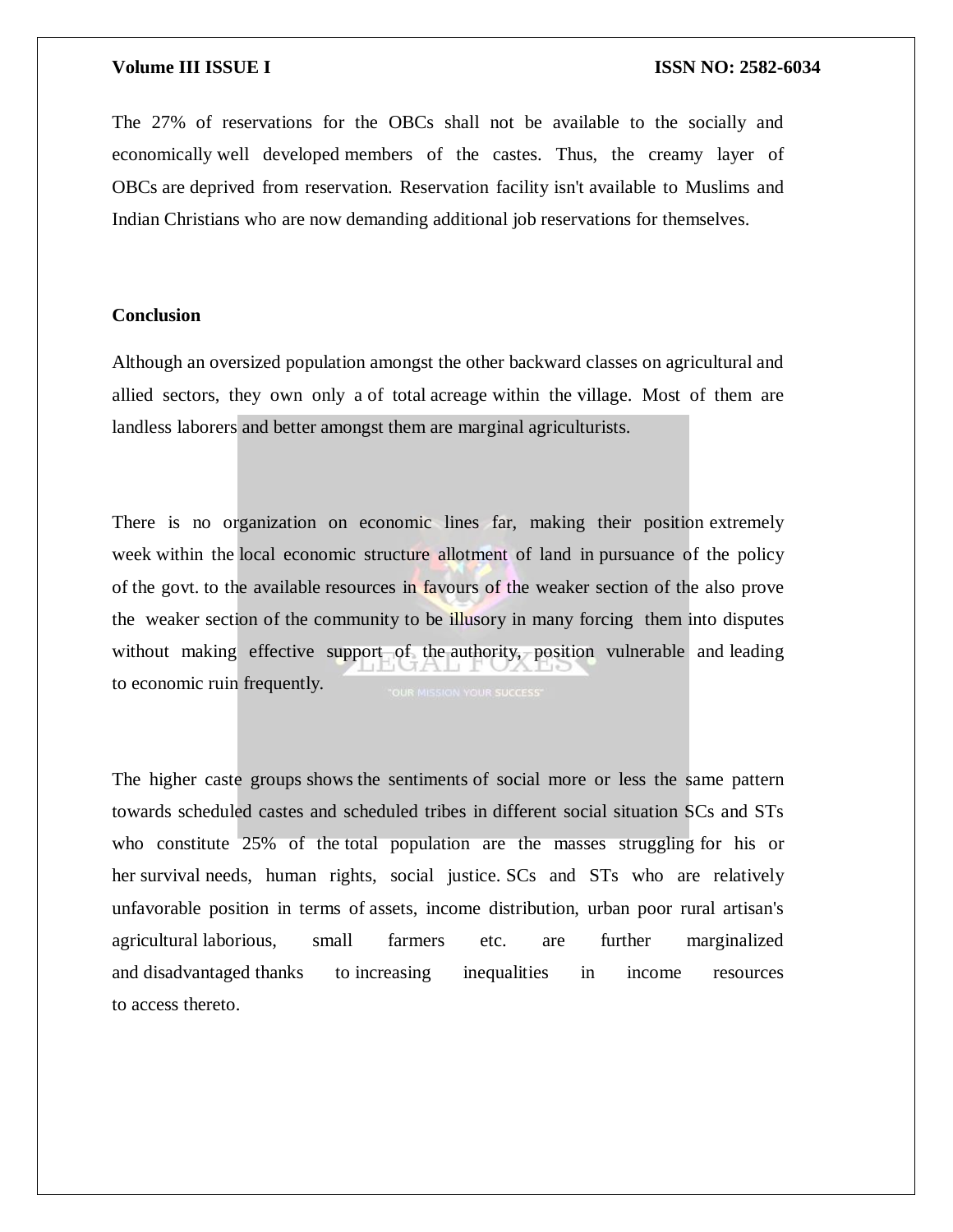Many years after Independence, Yet SCs/STs people are dependent. So to get rid of it still there's great scope of designing and organizing programmers for the upliftment of SCs & STs. The Government at National and State level do declare many programmed for the SC/ST development but how far these programmed reach to them that's matter of inquiry and deliberation. The labour and wages paid to dalit could be a major concerned in unorganized sector of India. it's treated as debt default as far as economy is anxious Bonded labour amongst the dalit labour may be a National shame, because dalit compose a majority of the 40 million bonded labourers in India. Issue of reservation thus isn't confined to apportionment of few jobs here and there, but a socioeconomic upliftment measure for those who have remained behind for hundreds of years thanks to the typical social conditions prevailing within the country. the state cannot prosper ignoring the chronic social inequalities prevailing in social life. Issue of reservation can't be perceived in isolation but it's to belinked with the general social condition of backwards at large and more particularly scheduled castes and scheduled tribes who are the worst sufferers of social fad. it's to be noted that nothing has altered within the last five decades of independence. India's freedom struggle and nationalist movement charged the govt. of independent India with a mandate for equality HGAL FO and social change.

This mission further reinforced by initiatives of Dr. Ambedkar has resulted in significant changes through empowerment laws and 275 affirmative policies. The socio-political landscape of India has also been transformed by the growing strength of SC/ST/OBC electoral power.

In addition, the urbanization process has created new opportunities for migration and mobility allowing a number of these people to flee the stifling environment of rural caste society. The policy of reservation isn't the sole or perhaps the most effective option for development within the context of a hierarchically place society like India. Other options include provision of free or cheap good, good quality education in schools which is accessible to everyone, land reforms by giving land to the particular cultivator, strict